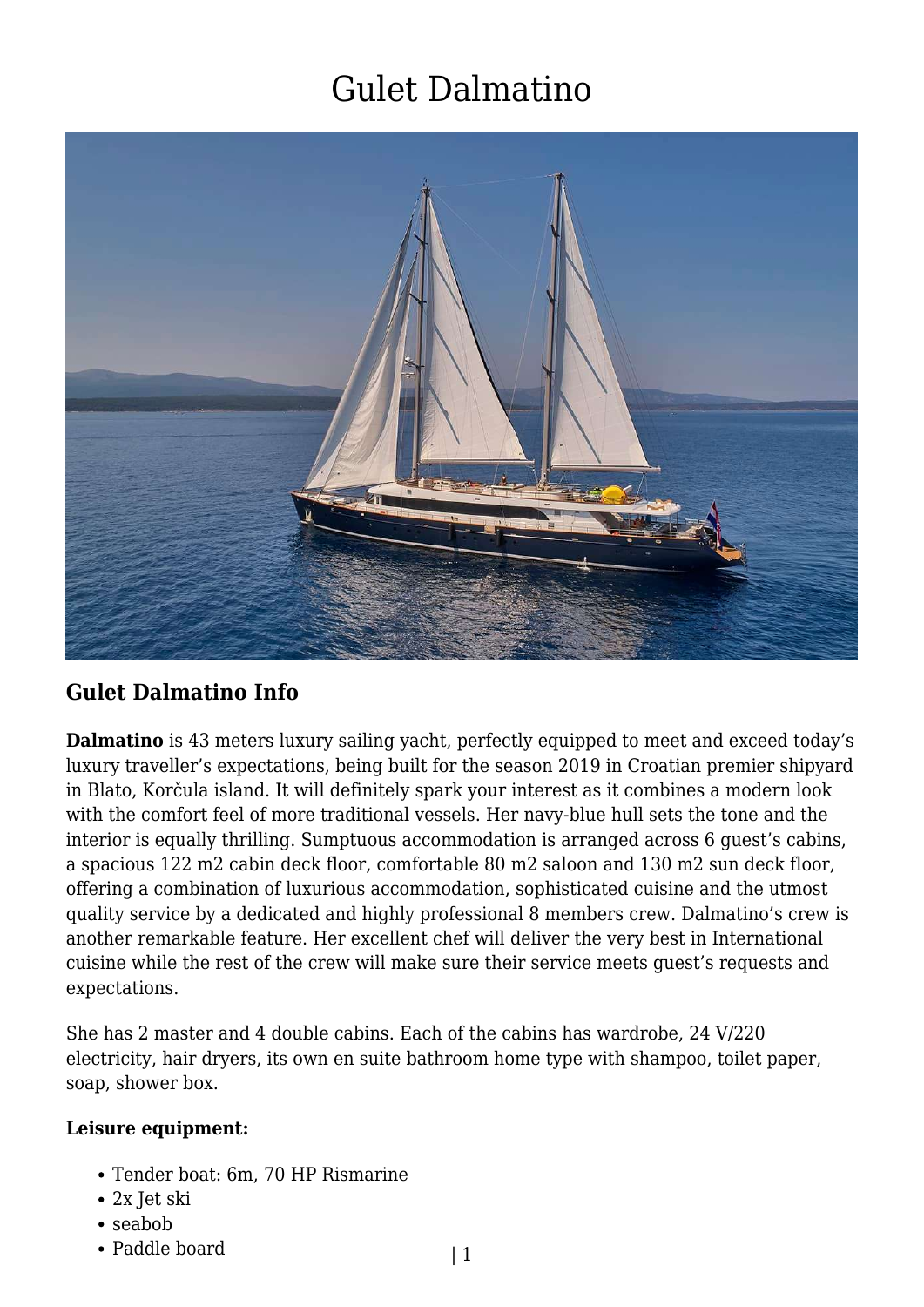- snorkeling equipment
- water ski
- canoe
- TV, DVD/CD player
- WiFi
- board games, cards

#### **Charter Rates Include**

Crew, all running expenses of the yacht, cruising per day, ship's laundry, free use of on board water sports and recreational equipment.

### **Charter Rates Doesn't Include**

All meals and drinks( HB: 400 euro person/week – FB: 650 euro person/week ),fuel motoroperated equipment, all marinas, harbor fees, national park fees and all land tours. All related custom formalities.

### **Payment Options**

We will require a 50 % deposit of the gulet rental to secure your reservation in Croatia, this is payable by bank transfer.

The remaining balance including food monies, is payable 6 weeks before departure by bank transfer or alternatively the full amount may be paid in cash on arrival.

| Guest: 12                          | <b>Gulet Country: Croatia</b>        |
|------------------------------------|--------------------------------------|
| <b>Private Notes:</b>              | <b>Gulet Price:</b> $\epsilon$ 48500 |
| <b>Price List (per week):</b>      |                                      |
| May: $\epsilon$ 48500              | <b>June:</b> $\epsilon$ 52500        |
| <b>July:</b> $\epsilon$ 56900      | August: $\epsilon$ 56900             |
| <b>September:</b> $\epsilon$ 52500 | <b>October:</b> $\epsilon$ 48500     |
| <b>Production Year: 2019</b>       | <b>Class: Ultra Deluxe</b>           |
| <b>Length:</b> $27m$               | <b>Beam:</b> $8 \text{ m}$           |
| <b>Cabins:</b> 6                   | Crew: 8                              |
| Design Type: Ketch                 | <b>Base Port:</b> Split - Croatia    |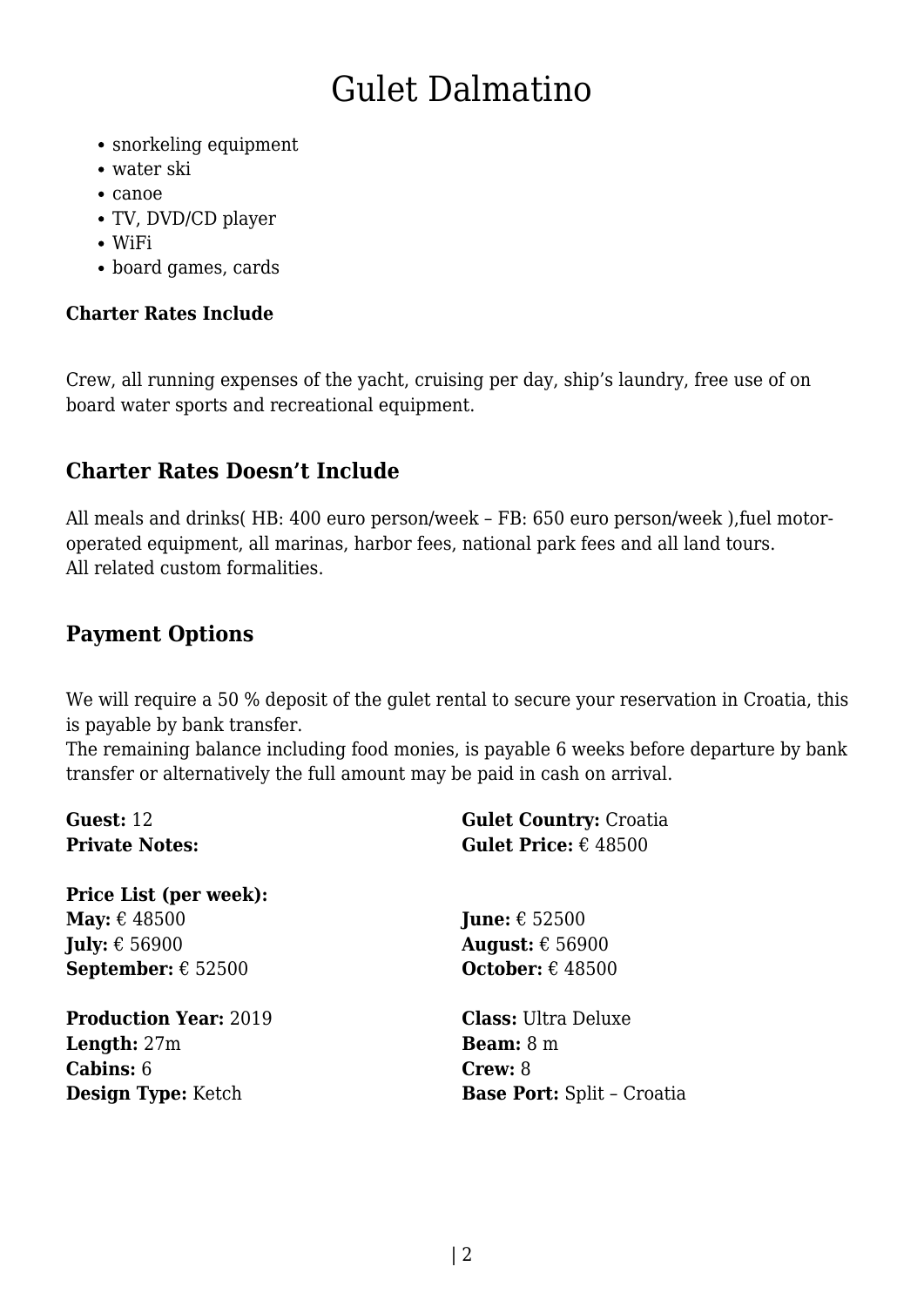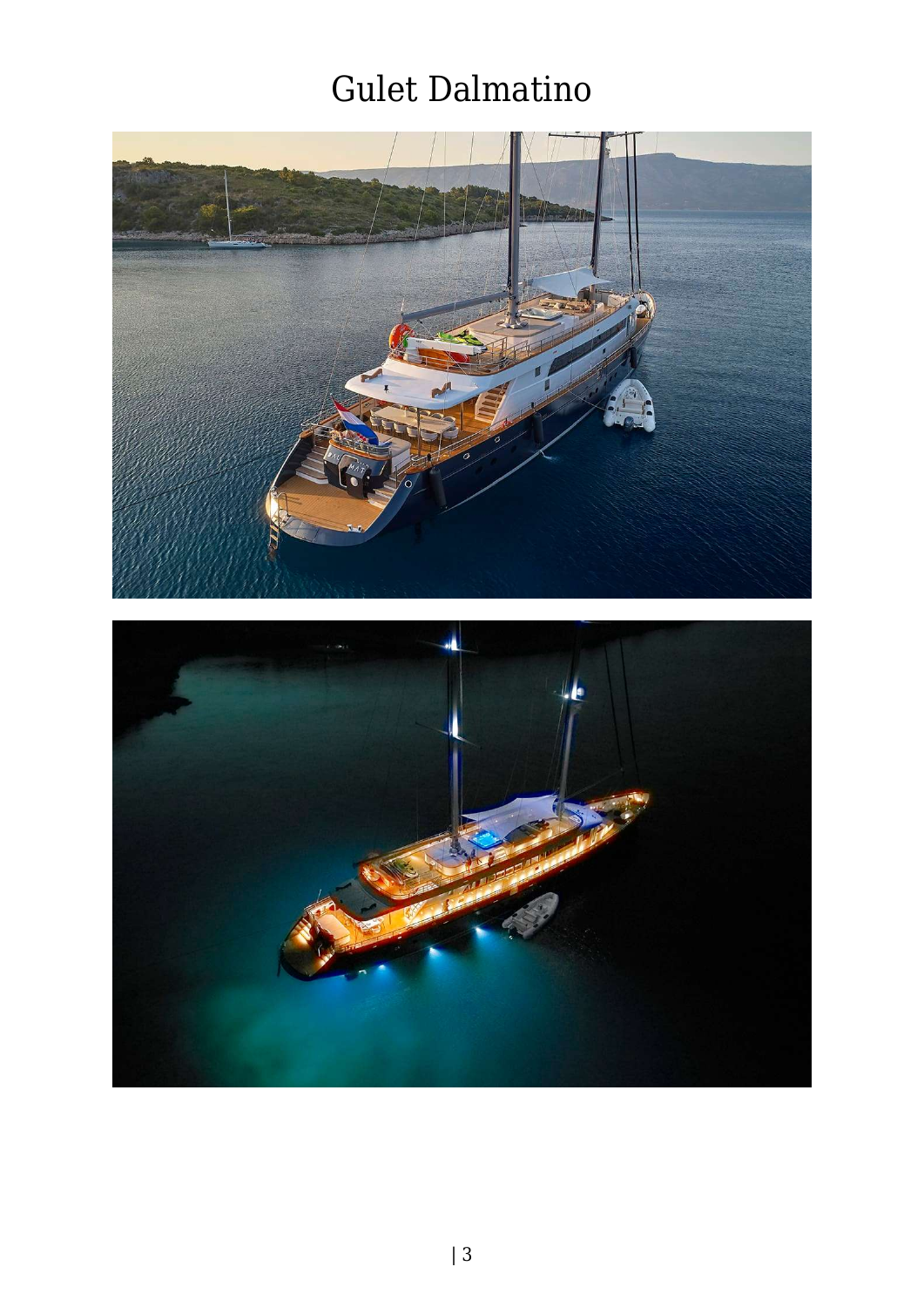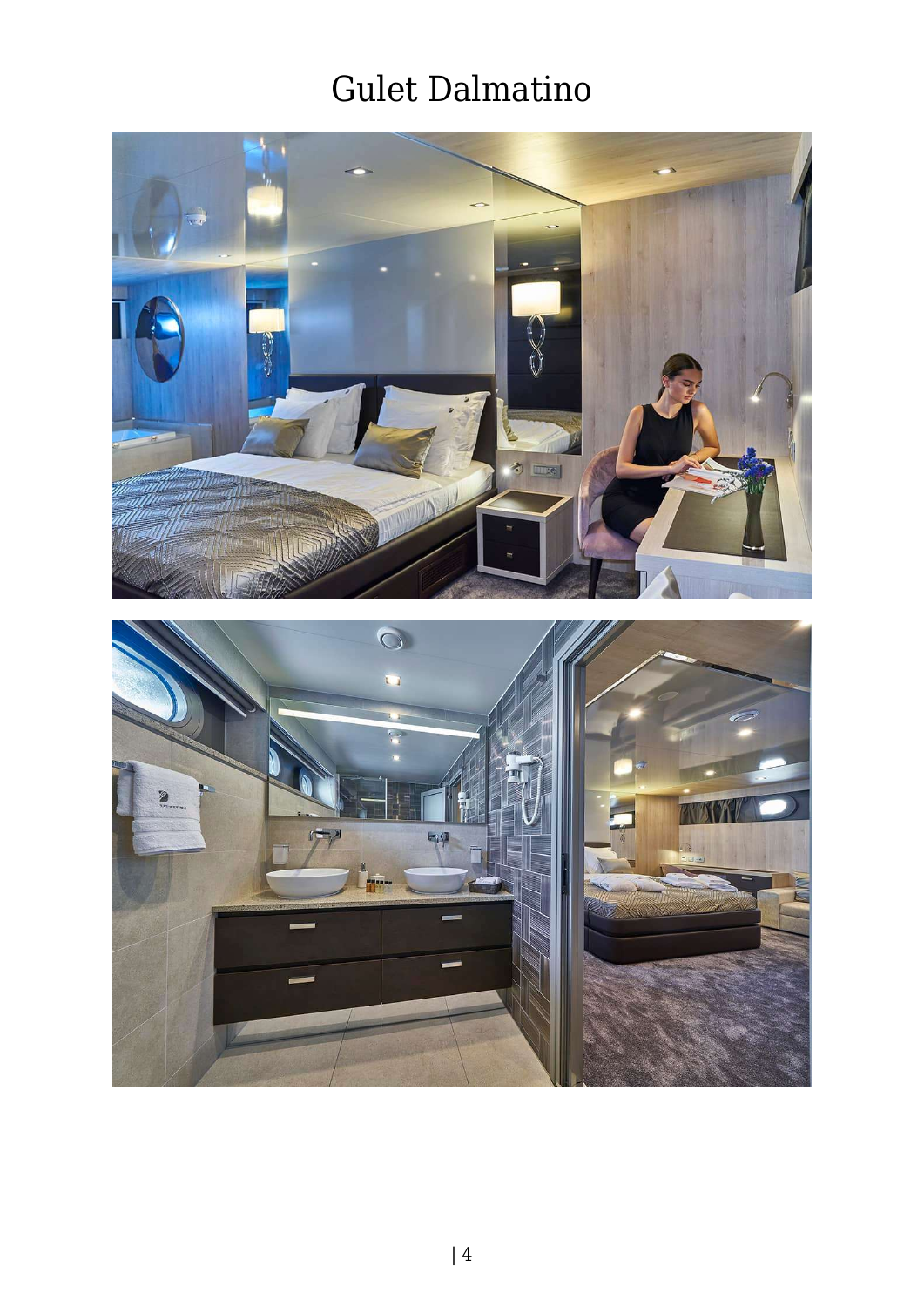